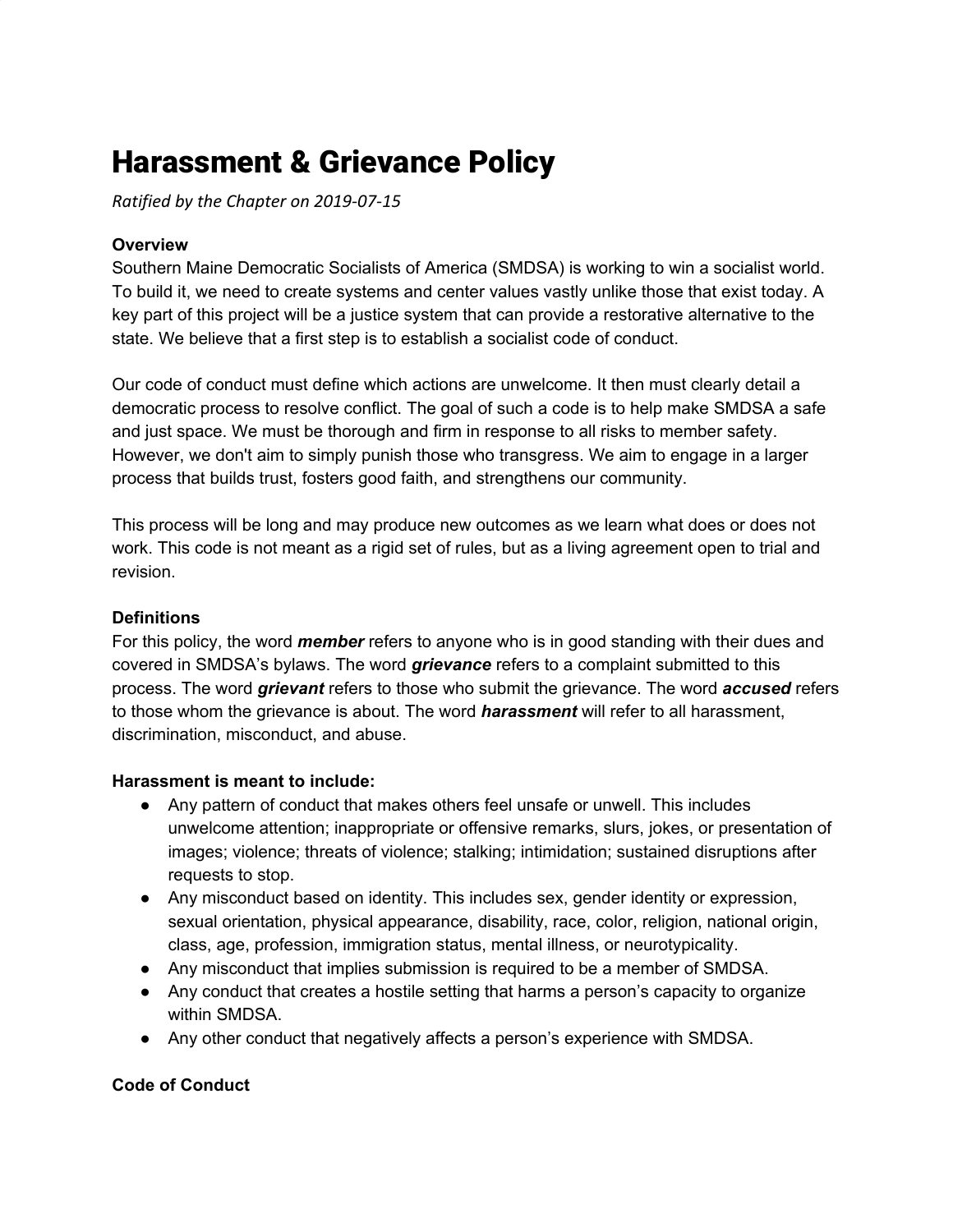This code covers all harassment between SMDSA members, wherever it may take place. It also covers all harassment in SMDSA spaces. These spaces may be physical or virtual, public or private, formal or informal.

Harassment will not be tolerated. Any member who believes this code has been broken may submit a grievance through the process defined below.

### **Harassment Grievance Officers ("HGOs")**

SMDSA shall elect three (3) HGOs. HGO seats will cover one (1) year, be elected annually, and observe no term limits. HGOs shall not also be members of the Steering Committee.

The election process for HGOs will be as follows:

- Members may be nominated by other members or may nominate themselves. Accepting a nomination makes the member a candidate.
- Candidates must be published to members at least thirty (30) days prior to election.
- Prior to election, members may communicate concerns about a candidate in writing to either the Steering Committee or the incumbent HGOs at their discretion. The identity of members who raise concerns will remain confidential. If the concerns are determined to be serious enough, the member's candidacy may be revoked.
- For the election, members will vote to approve each candidate individually. Candidates must receive at least ninety percent (90%) approval to continue.
- If after the approval round there are more candidates than vacancies, there will be a run-off ranked-choice election. Otherwise, all candidates will be seated.

## **Timeline**

The grievance timeline will be as follows:

- $\bullet$  The grievant will fill out the form on the website or email [HGO@smdsa.org.](mailto:HGO@smdsa.org)
- Within seven (7) days of receiving a grievance, an HGO will contact the grievant in writing to acknowledge receipt of the grievance. The HGO will also contact the accused in writing to request their response.
- The accused will have seven (7) days after notification to respond in writing.
- HGOs will have fourteen (14) days to complete the investigation and make a recommendation to the Steering Committee.
- The Steering Committee will resolve the grievance within seven (7) days of receiving a recommendation from the HGOs.
- The Steering Committee will inform the grievant and the accused of their decision within seven (7) days of the decision.

## **Remedies & Penalties**

The HGOs may decide that a grievance is not credible. In this event, they may recommend either no action or a voluntary, informal conflict resolution process. A majority of all seated members of the Steering Committee must also decide if a grievance is credible. If a grievance is credible, the Steering Committee may take some or all of the HGOs' recommendations for